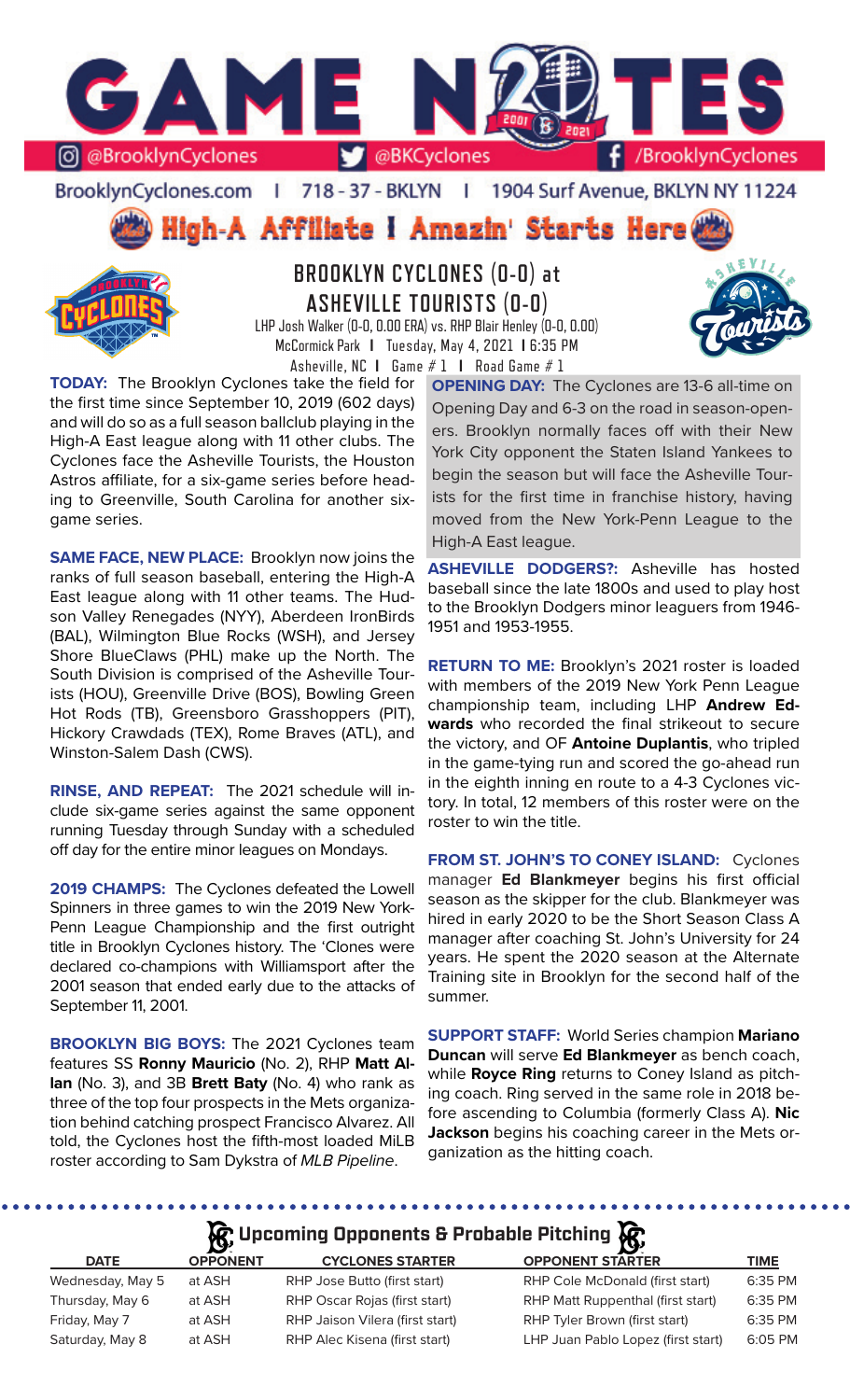

**OPENING DAY HISTORY:** Josh Walker becomes the first Brooklyn Cyclones pitcher in history to start a game at  $\frac{1}{\text{part}}$ full-season High-A in the history of the franchise.

**GRATEFUL:** Walker missed the majority of the 2019 season due to surgery to repair nerve damage from a car accident with a driver who made an illegal turn near the team facility in Florida in April 2019.

**BACK FOR MORE:** Walker returns to the Brooklyn Cyclones for his third campaign, having pitched for the Coney Island club in 2018 and 2019.

**I'M PEACOCK, YOU GOTTA LET ME FLY!: Walker embarks** on his first full season assignment as a professional...Hampered by injuries since turning pro in 2017, the southpaw has only thrown 61.2 innings over four seasons...His career-high in innings pitched for a season was 32.1 for the Cyclones in 2018.

**STRIKE, WHILE THE IRON IS HOT:** During his best professional campaign in 2018 throwing 32.1 innings, Walker struck out 11.13 batters per nine innings.

**QUARANTINE WORK:** During the pandemic shutdown of the minor league season, Walker trained with his younger brother Noah, who played baseball at Division II Greensboro College.

|  |                                    | . |  |  |  |
|--|------------------------------------|---|--|--|--|
|  | DATE OPP DEC IP H R ER BB K HR AVG |   |  |  |  |
|  |                                    |   |  |  |  |
|  |                                    |   |  |  |  |
|  |                                    |   |  |  |  |
|  |                                    |   |  |  |  |

**2021 GAME-BY-GAME**

 **Brooklyn Cyclones** 

#### **WALKER'S SEASON AND CAREER HIGHS 2021 Season Career Strikeouts Double Digit K Games Scoreless Streak High Hits, Game High HR, Game High Runs, Game High Walks, Game Ings Pitched, Ga Complete Games Shutouts**

|             | <b>CATCHER ERA</b> |    |            |     |  |  |
|-------------|--------------------|----|------------|-----|--|--|
| <b>NAME</b> | G                  | ER | <b>INN</b> | ERA |  |  |
| Mena        |                    |    |            |     |  |  |
| Senger      |                    |    |            |     |  |  |
| Uriarte     |                    |    |            |     |  |  |

| CYCLONES STARTING PITCHER BREAKDOWN |  |  |  |                                                  |  |  |
|-------------------------------------|--|--|--|--------------------------------------------------|--|--|
|                                     |  |  |  |                                                  |  |  |
|                                     |  |  |  |                                                  |  |  |
|                                     |  |  |  |                                                  |  |  |
|                                     |  |  |  |                                                  |  |  |
|                                     |  |  |  |                                                  |  |  |
|                                     |  |  |  |                                                  |  |  |
|                                     |  |  |  |                                                  |  |  |
|                                     |  |  |  | GS Quality Starts Run Support RS/Start BC Record |  |  |

|                  | <b>BROOKLYN CYCLONES PITCHING BREAKDOWN</b> |            |    |   |   |    |    |   |           |            |              |     |            |    |   |   |    |           |   |           |            |
|------------------|---------------------------------------------|------------|----|---|---|----|----|---|-----------|------------|--------------|-----|------------|----|---|---|----|-----------|---|-----------|------------|
|                  |                                             |            |    |   |   |    |    |   |           |            |              |     |            |    |   |   |    |           |   |           |            |
|                  | W-L                                         | <b>ERA</b> | IP | H | R | ER | BB | к | <b>HR</b> | <b>AVG</b> |              | W-L | <b>ERA</b> | ΙP | н | R | ER | <b>BB</b> | к | <b>HR</b> | <b>AVG</b> |
| <b>STARTERS</b>  |                                             |            |    |   |   |    |    |   |           |            | <b>HOME</b>  |     |            |    |   |   |    |           |   |           |            |
| <b>RELIEVERS</b> |                                             |            |    |   |   |    |    |   |           |            | ROAD         |     |            |    |   |   |    |           |   |           |            |
| <b>TOTAL</b>     |                                             |            |    |   |   |    |    |   |           |            | <b>TOTAL</b> |     |            |    |   |   |    |           |   |           |            |
|                  |                                             |            |    |   |   |    |    |   |           |            |              |     |            |    |   |   |    |           |   |           |            |
|                  |                                             |            |    |   |   |    |    |   |           |            |              |     |            |    |   |   |    |           |   |           |            |
|                  | <b>BULLPEN NOTES</b>                        |            |    |   |   |    |    |   |           |            |              |     |            |    |   |   |    |           |   |           |            |
|                  |                                             |            |    |   |   |    |    |   |           |            |              |     |            |    |   |   |    |           |   |           |            |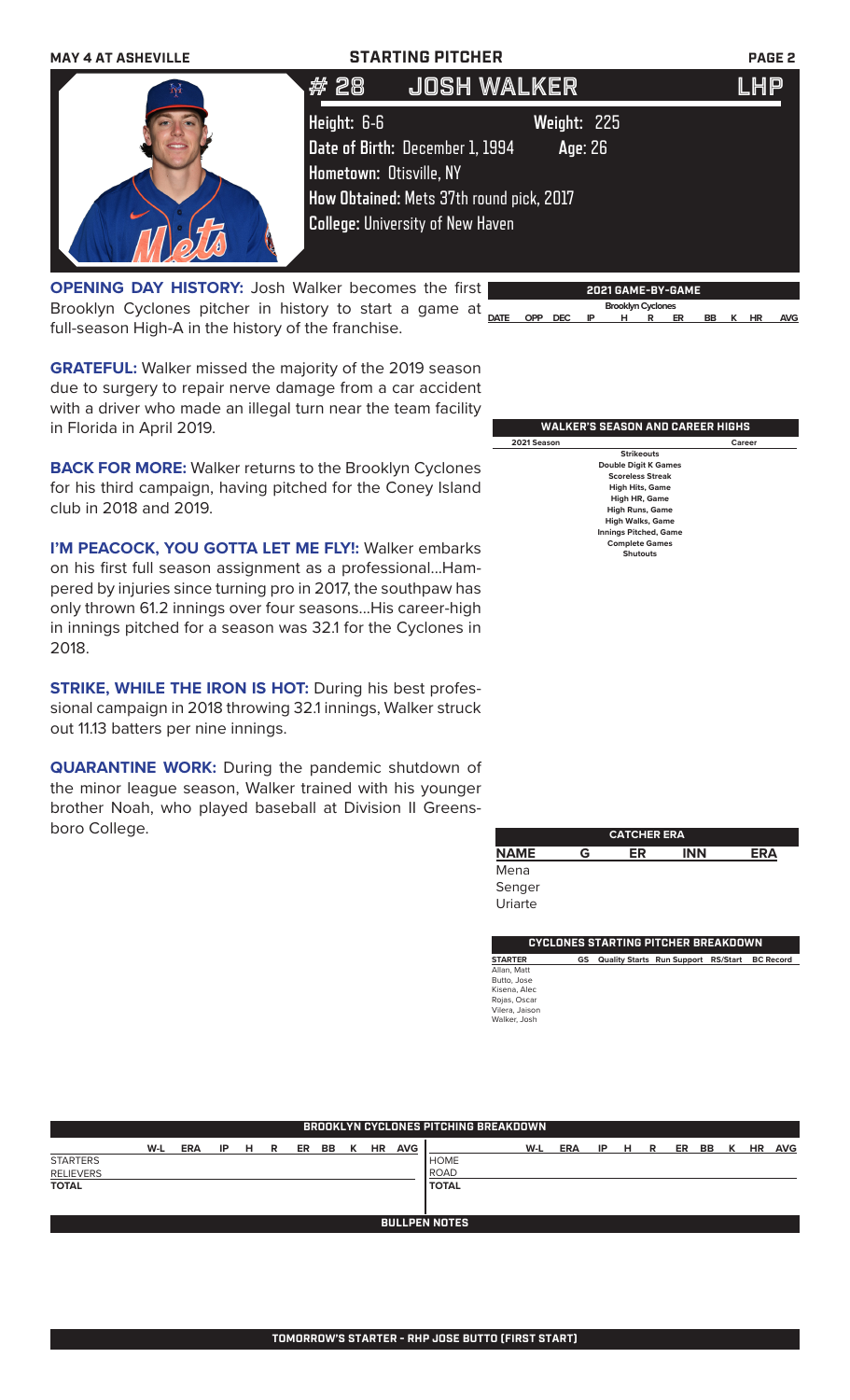| <b>MAY 4 AT ASHEVILLE</b> |          | <b>BATTING PAGES</b>    | <b>PAGE 3</b>                         |
|---------------------------|----------|-------------------------|---------------------------------------|
| $#$ 22 BRETT BATY - INF   |          |                         | .000. O HR. O RBI. .000 WOBA. wRC+ -- |
| <b>Last Game:</b>         | Home:    | Last HR:                | Season High, Hits:                    |
| <b>RISP:</b>              | Road:    | <b>Multi-Hit Games:</b> | Season High, Runs:                    |
| Streak:                   | vs. ASH: | <b>Multi-RBI Games:</b> | Season High, RBI:                     |

• Enters his third year in the Mets organization...Rated as the No. 4 prospect in the Mets system and the No. 94 prospect in baseball according to *MLB Pipeline* • Earned a non-roster invitation to Spring Training in 2021, collecting a double and a single in 10 games and 10 at-bats

• Joined the Alternate Training Site in Brooklyn in 2020

Spent the majority of his first pro season with Kingsport (R) before a promotion to Brooklyn to finish the 2019 season, winning the league title with the Cyclones • Committed to the University of Texas before signing with the Mets

| #3                | CODY BOHANEK - INF |                         | .000. 0 HR. 0 RBI. .000 w0BA. wRC+ -- |
|-------------------|--------------------|-------------------------|---------------------------------------|
| <b>Last Game:</b> | Home:              | Last HR:                | Season High, Hits:                    |
| <b>RISP:</b>      | Road:              | <b>Multi-Hit Games:</b> | Season High, Runs:                    |
| Streak:           | vs. ASH:           | <b>Multi-RBI Games:</b> | Seaon High, RBI:                      |
|                   |                    |                         | Season High, SB:                      |

- Enters his third year in the Mets organization and his fifth as a professional...Traded from Houston to the Mets in January of 2019 along with 3B J.D. Davis in exchange for OF Ross Adolph, INF Luis Santana, and C Scott Manea
- Spent the majority of his 2019 campaign with St. Lucie, stroking a career-high five home runs in a career-most 99 games
- Called up to Double-A Binghamton in August 2019 and played eight games...Has played at every level entering 2021 • Originally drafted by Houston in the 30th round of the 2017 MLB Draft.

| #8                | <b>ANTOINE DUPLANTIS - OF</b> |                         | .000, 0 HR, 0 RBI, .000 w0BA, wRC+ -- |
|-------------------|-------------------------------|-------------------------|---------------------------------------|
| <b>Last Game:</b> | Home:                         | Last HR:                | Season High, Hits:                    |
| <b>RISP:</b>      | Road:                         | <b>Multi-Hit Games:</b> | Season High, Runs:                    |
| Streak:           | vs. ASH:                      | <b>Multi-RBI Games:</b> | Season High, RBI:                     |
|                   |                               |                         | Season High, SB:                      |

• Enters his third year in the Mets organization...Spent his draft year with Brooklyn and scored the game-winning run against Lowell in the 2019 NYPL Championship • Recorded eight outfield assists in 47 games to lead Brooklyn

- Finished his LSU career with 359 hits, most in school history and second-most in SEC history behind Cyclones outfielder Jake Mangum (383 hits)...Never finished
- a season at LSU hitting lower than .316 • Drafted in the 19th round by Cleveland in 2018 but did not sign...Brother, Armond, holds the world record in the pole vault with a height of 6.18 meters.

| # 20 JOE GENORD - INF |          |                         | .000. O HR. O RBI. .000 WOBA. wRC+ -- |
|-----------------------|----------|-------------------------|---------------------------------------|
| <b>Last Game:</b>     | Home:    | Last HR:                | Season High, Hits:                    |
| <b>RISP:</b>          | Road:    | <b>Multi-Hit Games:</b> | Season High, Runs:                    |
| Streak:               | vs. ASH: | <b>Multi-RBI Games:</b> | Season High, RBI:                     |
|                       |          |                         | Season High, SB:                      |

• Enters his third year in the Mets organization...Named to the NYPL All-Star team and won a league title with Brooklyn in 2019

• Led the Cyclones with nine home runs and 44 RBIs...Earned Player of the Week honors with the Cyclones during the week of July 7.

- Two-time All-AAC honoree who led USF in home runs in each of his three seasons
- Also drafted by the Los Angeles Dodgers in the 19th round of the 2015 draft.

| $#15$ JAKE MANGUM - OF            |                |                                     | .000, 0 HR, 0 RBI, .000 w0BA, wRC+ --    |
|-----------------------------------|----------------|-------------------------------------|------------------------------------------|
| <b>Last Game:</b><br><b>RISP:</b> | Home:<br>Road: | Last HR:<br><b>Multi-Hit Games:</b> | Season High, Hits:<br>Season High, Runs: |
| Streak:                           | vs. ASH:       | <b>Multi-RBI Games:</b>             | Season High, RBI:<br>Season High, SB:    |

• Enters his third year in the Mets organization...Led the Brooklyn Cyclones with 17 stolen bases and 10 HBP in 2019, winning a league title

- SEC and Mississippi State hits king, finishing his career with 383 hits and the 4th-most in NCAA history...Won SEC Freshman of the Year award in 2016 • Previously drafted by the Mets (32nd, 2018) and the Yankees (30th, 2017)
- Father, John, played nine seasons as a defensive back with the Chicago Bears

| $# 2$ RONNY MAURICIO - INF                   |                            |                                                                  | .000, 0 HR, 0 RBI, .000 w0BA, wRC+ -- '                                                                                                                       |
|----------------------------------------------|----------------------------|------------------------------------------------------------------|---------------------------------------------------------------------------------------------------------------------------------------------------------------|
| <b>Last Game:</b><br><b>RISP:</b><br>Streak: | Home:<br>Road:<br>vs. ASH: | Last HR: .<br><b>Multi-Hit Games:</b><br><b>Multi-RBI Games:</b> | <b>Season High, Hits:</b><br>Season High, Runs:<br>Seaon High, RBI:<br>Season High, SB:                                                                       |
|                                              |                            |                                                                  | Figures bis fifth year in the Mets organization. Pated as the No. 2 prospect in the Mets system and the No. 58 prospect in baseball according to MLR Pineline |

- Enters his fifth year in the Mets organization...Rated as the No. 2 prospect in the Mets system and the No. 58 prospect in baseball according to *MLB Pipeline* • Non-roster invitee to Spring Training for the third consecutive season...Spent 2020 at the Mets Alternate Site and had one at-bat with the Tigres del Licey in the Dominican Winter League
- Named a South Atlantic League mid-season All-Star with Columbia (A) in 2019
- Won the 2018 GCL Mets Sterling Award, given to the team's most valuable player...Signed with the Mets as a 16-year-old.

|                   |          |                         | .000, 0 HR, 0 RBI, .000 w0BA, wRC+ -- |
|-------------------|----------|-------------------------|---------------------------------------|
| <b>Last Game:</b> | Home:    | Last HR:                | Season High, Hits:                    |
| <b>RISP:</b>      | Road:    | <b>Multi-Hit Games:</b> | Season High, Runs:                    |
| Streak:           | vs. ASH: | <b>Multi-RBI Games:</b> | Season High, RBI:                     |
|                   |          |                         | Season High, SB:                      |

• Enters his sixth year in the Mets organization

• Won a 2019 NYPL Championship with Brooklyn, posting his best offensive season as a professional, posting career highs in batting average, hits, home runs, RBIs, and runs

• Has caught 81% of would-be base stealers (51 of 81) in his previous four seasons in the system.

|                   |                                                       | .000. O HR. O RBI. .000 WOBA. wRC+ -- |
|-------------------|-------------------------------------------------------|---------------------------------------|
| <b>Last Game:</b> | Last HR:                                              | Season High, Hits:                    |
|                   | <b>Multi-Hit Games:</b>                               | Season High, Runs:                    |
|                   | <b>Multi-RBI Games:</b>                               | Season High, RBI:                     |
|                   |                                                       | Season High, SB:                      |
|                   | #12 GERSON MOLINA - OF<br>Home:<br>Road:<br>$vs. CT:$ |                                       |

• Enters his fourth season in the Mets organization, having played just one season

• Played 93 games with the Columbia Fireflies (A) in 2019...Struck out 106 times in 326 plate appearances (33% strikeout rate)

• Received a signing bonus of \$175,000

• Played four seasons in the Cuban National Series with Ciego de Avila, hitting .231 over 93 career games and just 26 plate appearances.

| #9<br>SCOTT OTA - OF |          |                         | .000, 0 HR, 0 RBI, .000 w0BA, wRC+ -- |
|----------------------|----------|-------------------------|---------------------------------------|
| <b>Last Game:</b>    | Home:    | Last HR:                | Season High, Hits:                    |
| <b>RISP:</b>         | Road:    | <b>Multi-Hit Games:</b> | Season High, Runs:                    |
| Streak:              | vs. ASH: | <b>Multi-RBI Games:</b> | Season High, RBI:                     |
|                      |          |                         | Season High, SB:                      |

• Enters his third year in the Mets organization...Spent 2019 with Kingsport, posting a .273 average with seven home runs and 26 RBIs in his first professional season

Led the K-Mets with 14 doubles and seven triples

• Hit 20 home runs in his senior season at UIC and owns the program record with 163 career RBIs

• His high school coach, Brett Kay, was the catcher on the inaugural season of the Brooklyn Cyclones in 2001.

**Season High, SB:**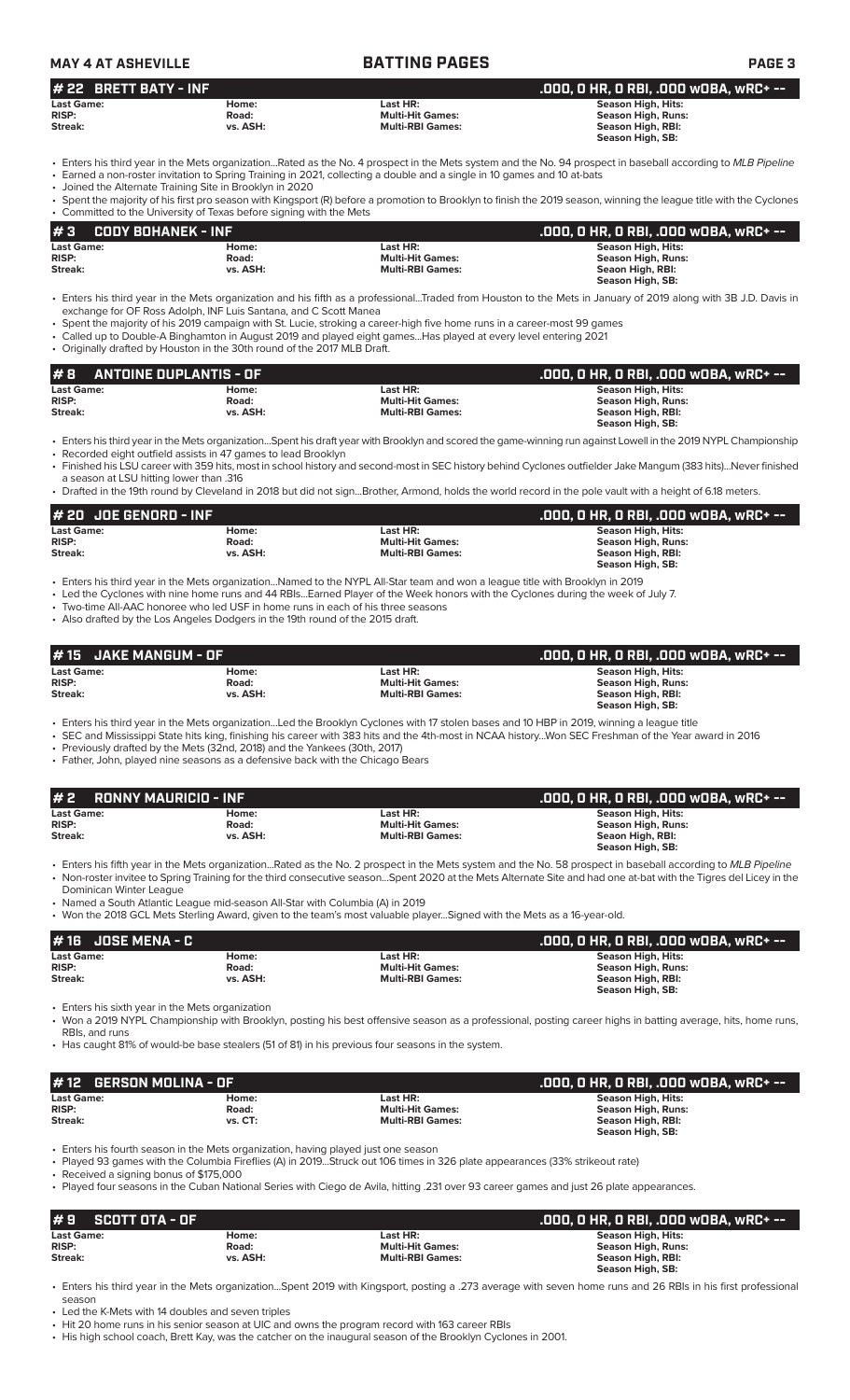| <b>MAY 4 AT ASHEVILLE</b>                                                                                                                                                                                      |                            | <b>BATTING PAGES</b>                                                                                                                                                                                                                                                                                                    | <b>PAGE 4</b>                                                                                                                                                         |
|----------------------------------------------------------------------------------------------------------------------------------------------------------------------------------------------------------------|----------------------------|-------------------------------------------------------------------------------------------------------------------------------------------------------------------------------------------------------------------------------------------------------------------------------------------------------------------------|-----------------------------------------------------------------------------------------------------------------------------------------------------------------------|
| <b>LUKE RITTER - INF</b><br># 19                                                                                                                                                                               |                            |                                                                                                                                                                                                                                                                                                                         | .000, O HR, O RBI, .000 wOBA, wRC+ --                                                                                                                                 |
| <b>Last Game:</b><br><b>RISP:</b><br>Streak:                                                                                                                                                                   | Home:<br>Road:<br>vs. ASH: | Last HR:<br><b>Multi-Hit Games:</b><br><b>Multi-RBI Games:</b>                                                                                                                                                                                                                                                          | <b>Season High, Hits:</b><br><b>Season High, Runs:</b><br>Season High, RBI:<br>Season High, SB:                                                                       |
| • Led Brooklyn in 2019 in games played (68), runs (39), doubles (15), and walks (33)<br>• Two-time First Team All-AAC honoree<br>• Also drafted by the Minnesota Twins in the 37th round of the 2018 MLB Draft |                            | Enters his third year in the Mets organizationWon a New York-Penn League title with Brooklyn in 2019<br>• Played linebacker at Rockhurst High School and set the school record with 184 tackles.                                                                                                                        |                                                                                                                                                                       |
| <b>24 HAYDEN SENGER - C</b><br>#                                                                                                                                                                               |                            |                                                                                                                                                                                                                                                                                                                         | .000, 0 HR, 0 RBI, .000 w0BA, wRC+ --                                                                                                                                 |
| <b>Last Game:</b><br><b>RISP:</b><br><b>Streak:</b>                                                                                                                                                            | Home:<br>Road:<br>vs. ASH: | Last HR:<br><b>Multi-Hit Games:</b><br><b>Multi-RBI Games:</b>                                                                                                                                                                                                                                                          | <b>Season High, Hits:</b><br><b>Season High, Runs:</b><br>Season High, RBI:<br>Season High, SB:                                                                       |
| • Enters his fourth year in the Mets systemNon-roster invitee to 2021 Spring Training<br>• First-Team All-MAC at Miami in 2018                                                                                 |                            | • Made pro debut with Kingsport (R) in 2018, playing 10 games before finishing the season with 22 games for the Brooklyn Cyclones<br>• All-time hits leader at Lakota East High School, also playing football as a middle linebacker.                                                                                   | • Spent 2019 with Columbia, catching 33 of 87 (38%) of runners attempting to steal a base in his first full pro season and getting hit by pitch 19 times in 90 games. |
| <b>BLAKE TIBERI - INF/OF</b><br># 4                                                                                                                                                                            |                            |                                                                                                                                                                                                                                                                                                                         | .000, O HR, O RBI, .000 wOBA, wRC+ --                                                                                                                                 |
| <b>Last Game:</b><br><b>RISP:</b><br><b>Streak:</b>                                                                                                                                                            | Home:<br>Road:<br>vs. ASH: | Last HR:<br><b>Multi-Hit Games:</b><br><b>Multi-RBI Games:</b>                                                                                                                                                                                                                                                          | <b>Season High, Hits:</b><br><b>Season High, Runs:</b><br>Season High, RBI:<br>Season High, SB:                                                                       |
| after just five games<br>• 2016 Third Team All-ACC in final year in college.                                                                                                                                   |                            | • Enters his sixth year in the Mets organizationReturns to Brooklyn for the first time since his pro debut year in 2016<br>• Has played second base, third base, left field and right field across more than 295 games                                                                                                  | • Spent parts of two seasons with Columbia and St. LucieUnderwent Tommy John surgery on his elbow on May 3, 2017, missing the remainder of the season                 |
| <b>JUAN URIARTE - C</b><br>#17                                                                                                                                                                                 |                            |                                                                                                                                                                                                                                                                                                                         | .000, 0 HR, 0 RBI, .000 w0BA, wRC+ --                                                                                                                                 |
| <b>Last Game:</b><br><b>RISP:</b><br>Streak:                                                                                                                                                                   | Home:<br>Road:<br>vs. ASH: | Last HR:<br><b>Multi-Hit Games:</b><br><b>Multi-RBI Games:</b>                                                                                                                                                                                                                                                          | <b>Season High, Hits:</b><br><b>Season High, Runs:</b><br>Season High, RBI:<br>Season High, SB:                                                                       |
| • Caught 16 of 44 (36%) would-be base stealers in 2019.                                                                                                                                                        |                            | Enters his eighth year in the Mets organizationSpent 2019 with Columbia (A) and the GCL Mets (R)<br>• Injured in his first at-bat with Brooklyn in 2018 on Opening Day at Staten Island, missing the entire season<br>. Finished 10th in batting average in the Appalachian League with Kingsport in 2017, hitting .305 |                                                                                                                                                                       |
| <b>ANTHONY WALTERS - INF</b>                                                                                                                                                                                   |                            |                                                                                                                                                                                                                                                                                                                         |                                                                                                                                                                       |
| # 10<br><b>Last Game:</b>                                                                                                                                                                                      | Home:                      | Last HR:                                                                                                                                                                                                                                                                                                                | .000, 0 HR, 0 RBI, .000 w0BA, wRC+ --<br><b>Season High, Hits:</b>                                                                                                    |
| <b>RISP:</b><br>Streak:                                                                                                                                                                                        | Road:<br>vs. ASH:          | <b>Multi-Hit Games:</b><br><b>Multi-RBI Games:</b>                                                                                                                                                                                                                                                                      | Season High, Runs:<br>Season High, RBI:<br>Season High, SB:                                                                                                           |
| Taber Lee and current Cyclones pitching coach Royce Ring in 2002<br>• Attended Cal and played one season with the Golden Bears in 2017                                                                         |                            | • Enters his second year and first season in the Mets organizationSelected as one of six by the Mets in the 2020 MLB Draft<br>• Hit .271 in just 16 games for the Aztecs in 2020Transferred to SDSU from Mt. San Antonio College after the 2018 season                                                                  | • Drafted with teammate Casey Schmitt (SFG) in the top 100 picks of the MLB Draft, setting a mark for the first time two Aztecs have been drafted top 100 since       |
| #21<br><b>MATT WINAKER - OF</b>                                                                                                                                                                                |                            |                                                                                                                                                                                                                                                                                                                         | .000, O HR, O RBI, .000 wOBA, wRC+ --                                                                                                                                 |
| <b>Last Game:</b><br><b>RISP:</b><br>Streak:                                                                                                                                                                   | Home:<br>Road:<br>vs. ASH: | Last HR:<br><b>Multi-Hit Games:</b><br><b>Multi-RBI Games:</b>                                                                                                                                                                                                                                                          | <b>Season High, Hits:</b><br><b>Season High, Runs:</b><br>Season High, RBI:<br>Season High, SB:                                                                       |
| • Enters his fifth year in the Mets organizationSpent 2019 with Advanced-A St. Lucie<br>• Returns to Brooklyn for the first time since his draft season in 2017                                                |                            | • All-Pac 12 selection as a sophomore and junior at Stanford ahead of the draftPlayed first base and in the outfield with the Cardinal<br>• Went 50-for-50 on field goals and extra points as a member of the San Ramon Valley High School football team in 2014                                                        |                                                                                                                                                                       |
|                                                                                                                                                                                                                |                            |                                                                                                                                                                                                                                                                                                                         |                                                                                                                                                                       |

| <b>Home Run Chart</b> |        |                 |  |                        |                 |             |        |                 |           |                     |                 |
|-----------------------|--------|-----------------|--|------------------------|-----------------|-------------|--------|-----------------|-----------|---------------------|-----------------|
| Date                  | Player | <b>Opponent</b> |  | Exit Velo Launch Angle | <b>Distance</b> | <b>Date</b> | Player | <b>Opponent</b> | Exit Velo | <b>Launch Angle</b> | <b>Distance</b> |
|                       |        |                 |  |                        |                 |             |        |                 |           |                     |                 |
|                       |        |                 |  |                        |                 |             |        |                 |           |                     |                 |
|                       |        |                 |  |                        |                 |             |        |                 |           |                     |                 |
|                       |        |                 |  |                        |                 |             |        |                 |           |                     |                 |
|                       |        |                 |  |                        |                 |             |        |                 |           |                     |                 |
|                       |        |                 |  |                        |                 |             |        |                 |           |                     |                 |
|                       |        |                 |  |                        |                 |             |        |                 |           |                     |                 |
|                       |        |                 |  |                        |                 |             |        |                 |           |                     |                 |
|                       |        |                 |  |                        |                 |             |        |                 |           |                     |                 |
|                       |        |                 |  |                        |                 |             |        |                 |           |                     |                 |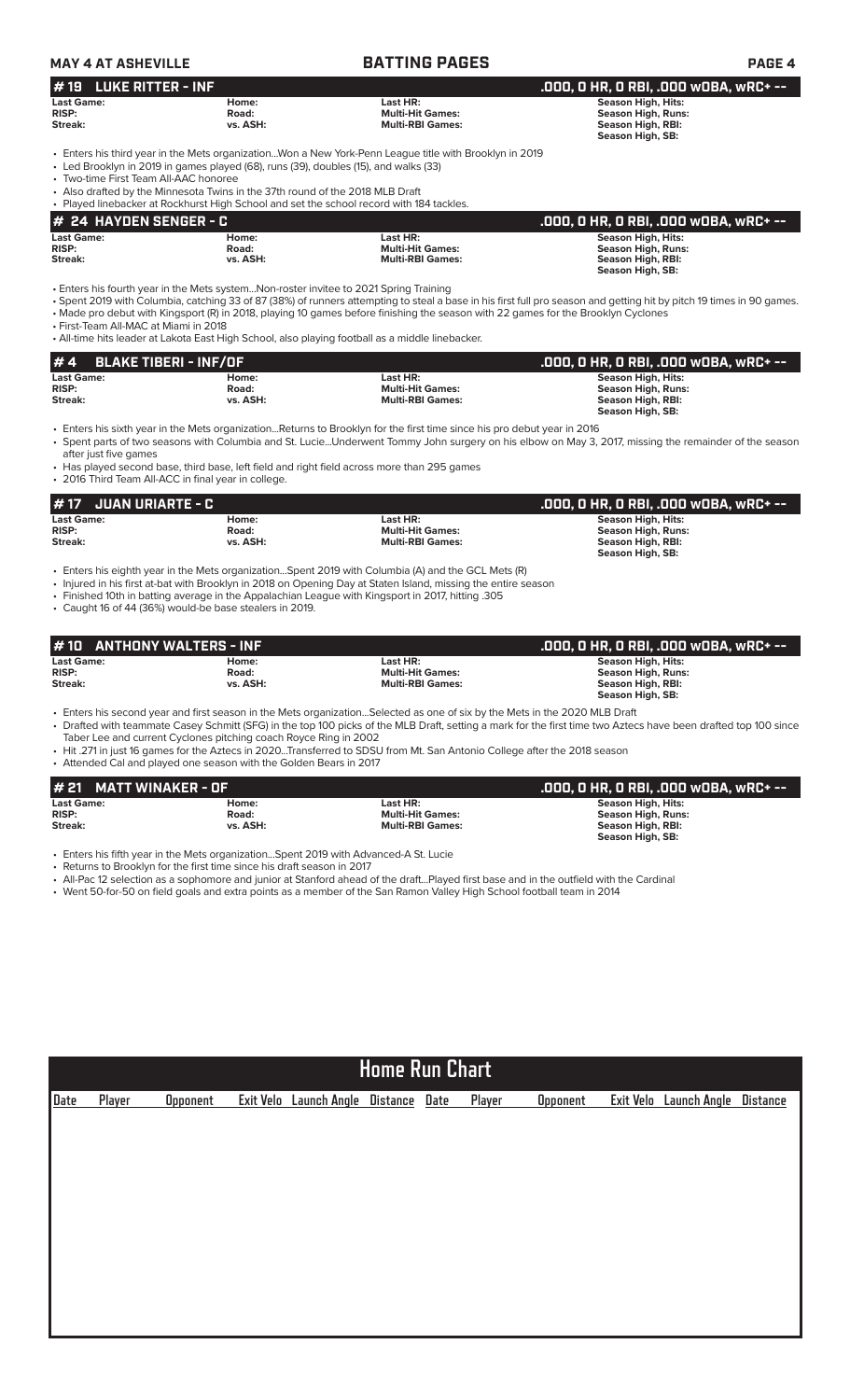| <b>MAY 4 AT ASHEVILLE</b>          |                                                                                                                               | <b>BULLPEN PAGE</b>                                                                                                                                                                                                                                                                                |                                   |                                    | <b>PAGE 5</b>                                                       |
|------------------------------------|-------------------------------------------------------------------------------------------------------------------------------|----------------------------------------------------------------------------------------------------------------------------------------------------------------------------------------------------------------------------------------------------------------------------------------------------|-----------------------------------|------------------------------------|---------------------------------------------------------------------|
| #18                                | <b>ANDREW EDWARDS - LHP</b>                                                                                                   |                                                                                                                                                                                                                                                                                                    | 0.0 K/9, 0.00 ERA, 0 SV           |                                    | <b>CYCLONES BULLPEN TOTALS</b>                                      |
| Last App:<br>Leadoff:              | <b>Last Loss:</b><br><b>Inherited Runners/Stranded:</b>                                                                       | SV/OP (Last):                                                                                                                                                                                                                                                                                      | Holds:                            | Record: 0-0                        | Holds:                                                              |
|                                    |                                                                                                                               | • Enters his third year in the Mets organizationStruck out the final batter in Game 3 of the 2019<br>NYPL Championship Series to win Brooklyn's first outright minor league baseball title in team his-                                                                                            |                                   | ERA:<br>Saves/Op:                  |                                                                     |
| tory                               | • Spent the entire 2019 season with the Cyclones, collecting three saves                                                      | • Went to New Mexico State for two seasons after pitching a pair of campaigns for Central Arizona.                                                                                                                                                                                                 |                                   | Hits:<br><b>Home Runs:</b>         | Runs:                                                               |
| #13                                |                                                                                                                               |                                                                                                                                                                                                                                                                                                    | 0.0 K/9, 0.00 ERA, 0 SV           | Walks:                             | <b>Strikeouts:</b>                                                  |
| Last App:<br>Leadoff:              | <b>JOSH HEJKA - RHP</b><br><b>Last Loss:</b><br><b>Inherited Runners/Stranded:</b>                                            | SV/OP (Last):                                                                                                                                                                                                                                                                                      | Holds:                            | <b>Inherited Runners/Stranded:</b> | Record when bullpen doesn't allow a run:                            |
|                                    | with the Cyclones and Kingsport Mets<br>Wolly Mammoths in the United Shore Baseball League                                    | . Enters his third year in the Mets organizationWon a 2019 NYPL title with Brooklyn, splitting time<br>• Signed as a minor league free agent in mid-summer after pitching in six games with the Westside<br>. Pitched all four years at Johns Hopkins, switching to submarine later in his career. |                                   |                                    | Record when bullpen allows a run:<br><b>LAST FIVE APPEARANCES</b>   |
| #11                                | NICK MACDONALD - RHP                                                                                                          |                                                                                                                                                                                                                                                                                                    | 0.0 K/9, 0.00 ERA, 0 SV           | DATE<br>OPP<br><b>DEC</b>          | <b>ANDREW EDWARDS</b><br>IP<br>H R ER BB<br>К<br>HR                 |
| Last App:<br>Leadoff:              | Last Loss:<br><b>Inherited Runners/Stranded:</b><br>• Enters his third year in the Mets organization                          | SV/OP (Last):                                                                                                                                                                                                                                                                                      | Holds:                            |                                    |                                                                     |
|                                    | York-Penn League championship team in Brooklyn                                                                                | • Pitched across three levels in the system in 2019, including being a member of the 2019 New                                                                                                                                                                                                      |                                   |                                    |                                                                     |
|                                    | • Drafted after his junior season at Florida International                                                                    |                                                                                                                                                                                                                                                                                                    |                                   | DATE OPP                           | <b>JOSH HEJKA</b><br>IP H R ER BB K<br>DEC.<br>HR                   |
| #5                                 | <b>BRIAN METOYER - RHP</b>                                                                                                    |                                                                                                                                                                                                                                                                                                    | 0.0 K/9, 0.00 ERA, 0 SV           |                                    |                                                                     |
| Last App:<br>Leadoff:              | <b>Last Loss:</b><br><b>Inherited Runners/Stranded:</b>                                                                       | SV/OP (Last):                                                                                                                                                                                                                                                                                      | Holds:                            |                                    |                                                                     |
| <b>GCL Mets and Kingsport Mets</b> | drafted by a MLB team in school history<br>• Native of Natchitoches (NACK-ah-tish), the oldest city in Louisiana (est. 1714). | • Enters his fourth year in the Mets orgWon a New York Penn League title with Brooklyn in 2019<br>• Struck out 40 batters over 28.2 innings with BrooklynSpent his first professional season with<br>• Joins Ronnie Robbins (30th, 1981 - Toronto) as the only two LSU-Alexandria Generals to be   |                                   | DATE OPP<br><b>DEC</b>             | <b>NICK MACDONALD</b><br>IP<br>H R ER BB K<br>HR                    |
| #43                                | <b>BRYCE MONTES DE OCA - RHP</b>                                                                                              |                                                                                                                                                                                                                                                                                                    | 0.0 K/9, 0.00 ERA, 0 SV           |                                    |                                                                     |
| Last App:<br>Leadoff:              | Last Loss:<br><b>Inherited Runners/Stranded:</b>                                                                              | SV/OP (Last):                                                                                                                                                                                                                                                                                      | Holds:                            | DATE OPP                           | <b>BRIAN METOYER</b><br>IP<br><b>DEC</b><br>R ER BB<br>H<br>K<br>HR |
| nerve transposition                |                                                                                                                               | • Enters his fourth year in the Mets org Has not pitched as a professional due to injuries<br>• Underwent Tommy John surgery as a high school junior and missed 2016 after having ulnar                                                                                                            |                                   |                                    |                                                                     |
|                                    | White Sox in the 14th round of the 2015 MLB Draft.                                                                            | • Previously drafted by Washington in the 15th round of the 2017 MLB Draft and by the Chicago                                                                                                                                                                                                      |                                   | DATE OPP                           | <b>BRYCE MONTES DE OCA</b><br>DEC<br>IP<br>R ER BB<br>H.<br>K<br>HR |
| #7<br>Last App:<br>Leadoff:        | <b>ERIC ORZE - RHP</b><br>Last Loss:<br><b>Inherited Runners/Stranded:</b>                                                    | SV/OP (Last):                                                                                                                                                                                                                                                                                      | 0.0 K/9, 0.00 ERA, 0 SV<br>Holds: |                                    |                                                                     |
|                                    | • Enters his second year and first full season in the Mets organization                                                       | • One of six draft picks by the Mets in the 2020 MLB Draftfinal selection for the club<br>• Two-time cancer survivor, beating testicular cancer and stage-zero melanoma<br>• Struck out 29 batters over 19.2 innings with Univ. New Orleans in '20 as Saturday starter.                            |                                   | DATE OPP<br><b>DEC</b>             | <b>ERIC ORZE</b><br>IP<br>H R ER BB<br>K<br>HR                      |
| #26                                | <b>MICHEL OTANEZ - RHP</b>                                                                                                    |                                                                                                                                                                                                                                                                                                    | 0.0 K/9, 0.00 ERA, 0 SV           |                                    |                                                                     |
| Last App:<br>Leadoff:              | <b>Last Loss:</b><br><b>Inherited Runners/Stranded:</b>                                                                       | SV/OP (Last):                                                                                                                                                                                                                                                                                      | Holds:                            |                                    | <b>MICHEL OTANEZ</b>                                                |
|                                    | • Returns to Brooklyn for the second assignment in a row                                                                      | • Enters his sixth year in the Mets org No. 26 prospect in the system according to MLB Pipeline<br>. Pitched with the Cyclones and won an NYPL title in 2019 and also spent time with Kingsport .<br>Missed 2017 due to injuryStruck out 21 batters in 21.1 innings with the DSL Mets1 in 2016.    |                                   | DATE OPP                           | IP<br>H R ER BB<br>DEC<br>K<br>HR                                   |
| #48                                | <b>MITCH RAGAN - RHP</b>                                                                                                      |                                                                                                                                                                                                                                                                                                    | 0.0 K/9, 0.00 ERA, 0 SV           |                                    |                                                                     |
| Last App:<br>Leadoff:              | Last Loss:<br><b>Inherited Runners/Stranded:</b>                                                                              | SV/OP (Last):                                                                                                                                                                                                                                                                                      | Holds:                            | DATE OPP<br><b>DEC</b>             | <b>MITCH RAGAN</b><br>IP<br>H R ER BB K<br><b>HR</b>                |
|                                    |                                                                                                                               | • Enters his third year in the Mets organization Won a title with Brooklyn in 2019, earning the win                                                                                                                                                                                                |                                   |                                    |                                                                     |

• Enters his third year in the Mets organization...Won a title with Brooklyn in 2019, earning the win in the championship-clinching game against Lowell

• Named a New York-Penn League All-Star with the Cyclones

• Named the 2019 Big East Pitcher of the Year with Creighton, sweeping the tournament en route to a title

• Pitched at Creighton for two seasons after spending 2017 with Iowa West and 2016 with Wayne State.

|                      |                  | <b>Number of Pitches Thrown</b> |     |     |     |     |     |
|----------------------|------------------|---------------------------------|-----|-----|-----|-----|-----|
| <b>Pitcher</b>       | <b>Days Rest</b> | 5/4                             | 5/5 | 5/6 | 5/7 | 5/8 | 5/9 |
| Edwards, Andrew      | O                | --                              | --  |     |     |     |     |
| Hejka, Josh          | O                | --                              | --  | --  |     | --  |     |
| MacDonald, Nick      | O                | --                              | --  | --  | --  | --  |     |
| Metoyer, Brian       | O                | --                              | --  | --  | --  | --  |     |
| Montes de Oca, Bryce | O                | --                              | --  | --  | --  | --  |     |
| Orze, Eric           | O                | --                              | --  | --  | --  | --  |     |
| Otanez, Michel       | $\Omega$         | --                              | --  | --  |     | --  |     |
| Ragan, Mitch         | Ω                | --                              | --  | --  | --  | --  | --  |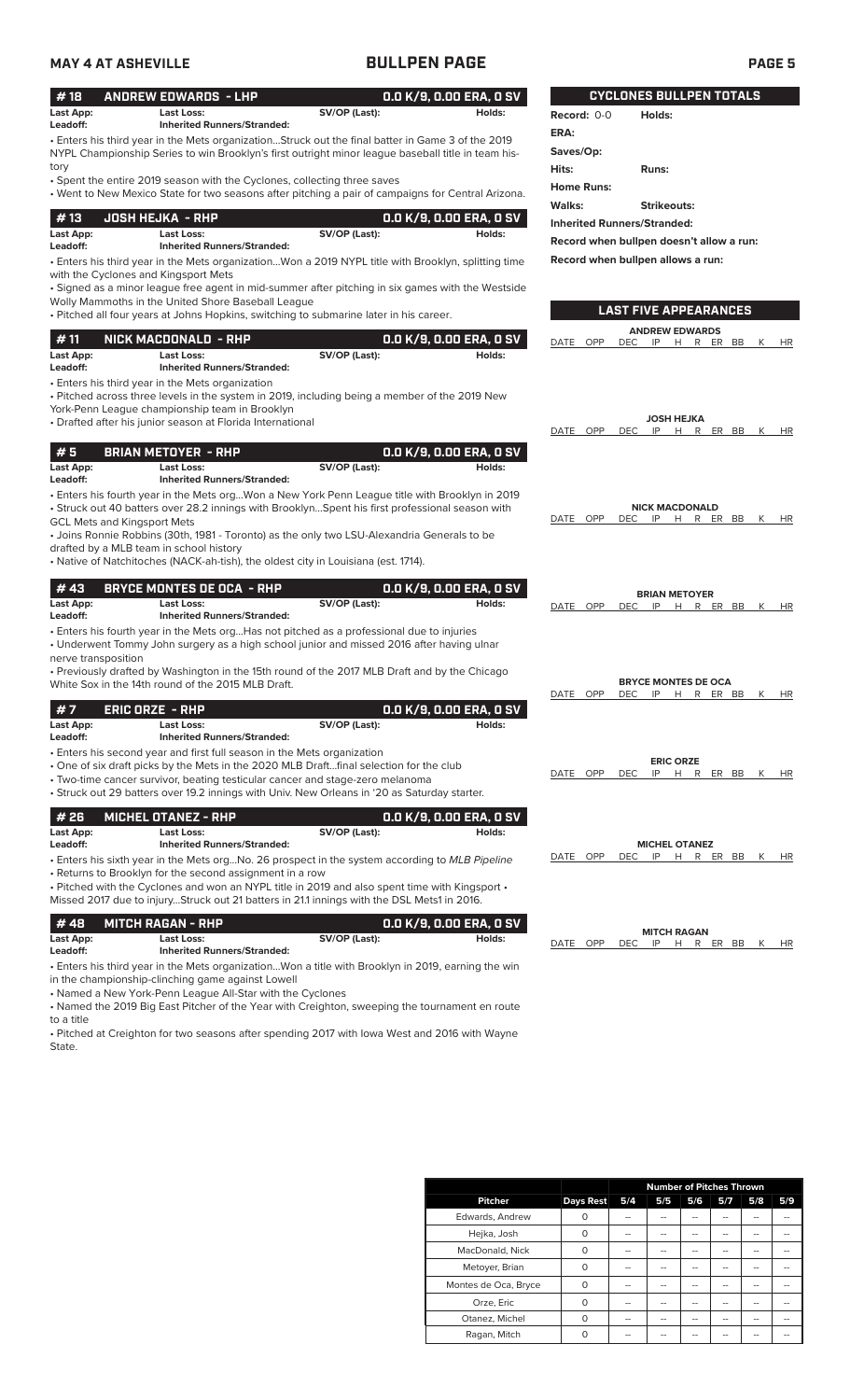#### **MAY 4 AT ASHEVILLE**

### **HIGH/LOW & CHARTS**

PAGE 6

| INDIVIDUAL BATTING HIGHS  |
|---------------------------|
|                           |
|                           |
|                           |
|                           |
|                           |
|                           |
|                           |
|                           |
|                           |
|                           |
|                           |
|                           |
|                           |
|                           |
|                           |
|                           |
|                           |
| <b>TEAM BATTING HIGHS</b> |
|                           |
|                           |
|                           |
|                           |
|                           |
|                           |

| INDIVIDUAL PITCHING HIGHS |
|---------------------------|
|                           |
|                           |
|                           |
|                           |
|                           |
|                           |
|                           |
|                           |
|                           |
|                           |
|                           |
|                           |
|                           |

| <b>TEAM PITCHING HIGHS</b> |
|----------------------------|
|                            |
|                            |
|                            |
|                            |
|                            |
|                            |
|                            |
|                            |
|                            |
|                            |
|                            |
|                            |
|                            |
|                            |
|                            |
|                            |

First Game of Series. Rubber Game of Series Series Sweeps.

Errorless..

Extra Innings..

vs. LHP Starters...<br>vs. RHP Starters...

Come from Behind Wins.<br>Wins in Last At-Bat............

Walk-off Wins

MISC. WINS

Date

**EJECTIONS** 

**Umpire** 

**Name** 

|                 | <b>TEAM MISCELLANEOUS</b> |
|-----------------|---------------------------|
|                 |                           |
|                 |                           |
|                 |                           |
|                 |                           |
|                 |                           |
|                 |                           |
|                 |                           |
|                 |                           |
|                 |                           |
| <b>FIELDING</b> |                           |
|                 |                           |

| OUTFIELD ASSISTS [0]<br>RECORD BREAKDOWN |  |
|------------------------------------------|--|
|                                          |  |

|                                  | NAME<br><b>IOIAL</b> | (LASI) |  |
|----------------------------------|----------------------|--------|--|
| <b>STARTERS BY POSITION</b>      |                      |        |  |
| c-                               |                      |        |  |
|                                  |                      |        |  |
| 1B-                              |                      |        |  |
|                                  |                      |        |  |
| 2B-                              |                      |        |  |
|                                  |                      |        |  |
| 3B-                              |                      |        |  |
|                                  |                      |        |  |
| SS-                              | UNIFORM RECORDS      |        |  |
|                                  |                      |        |  |
| LF-                              | <b>Home White</b>    | $O-O$  |  |
|                                  |                      |        |  |
| CF-                              | <b>Road Gray</b>     | $O-O$  |  |
|                                  |                      |        |  |
| RF-                              |                      |        |  |
|                                  |                      |        |  |
| DH-                              |                      |        |  |
|                                  |                      |        |  |
|                                  |                      |        |  |
| <b>STARTERS BY BATTING ORDER</b> |                      |        |  |
| $1st -$                          |                      |        |  |
|                                  |                      |        |  |
| $2nd -$                          |                      |        |  |
|                                  |                      |        |  |
| $3rd -$                          |                      |        |  |
|                                  |                      |        |  |
| 4th-                             |                      |        |  |
|                                  |                      |        |  |
| 5th-                             |                      |        |  |
| 6th-                             |                      |        |  |
|                                  |                      |        |  |
| 7th-                             |                      |        |  |
|                                  |                      |        |  |
| 8th-                             |                      |        |  |
|                                  |                      |        |  |
| 9th-                             |                      |        |  |
|                                  |                      |        |  |

|             | <b>CATCHERS STEALING</b> |     |            | <b>MULTI-RUN INNINGS</b> |              |      |  |  |  |
|-------------|--------------------------|-----|------------|--------------------------|--------------|------|--|--|--|
| <b>Name</b> | СS                       | ATT | <b>PCT</b> | Runs                     | <b>Times</b> | Last |  |  |  |
| Mena        |                          |     | 0%         |                          |              |      |  |  |  |
| Senger      |                          |     | 0%         |                          |              |      |  |  |  |
| Uriarte     |                          |     | 0%         |                          |              |      |  |  |  |
| Team        |                          |     | 0%         |                          |              |      |  |  |  |

|              |   |   | -3 | 4 | 5              |         | 6 7 | B |   |   | $9$ $10+$ TOTALS |
|--------------|---|---|----|---|----------------|---------|-----|---|---|---|------------------|
| OPPONENTS 0  |   | 0 | 0  | 0 | $\overline{0}$ | $\circ$ | 0   | 0 | 0 | 0 | о                |
| <b>BKLYN</b> | 0 |   | 0  | 0 | 0              | 0       | 0   | 0 | o | 0 |                  |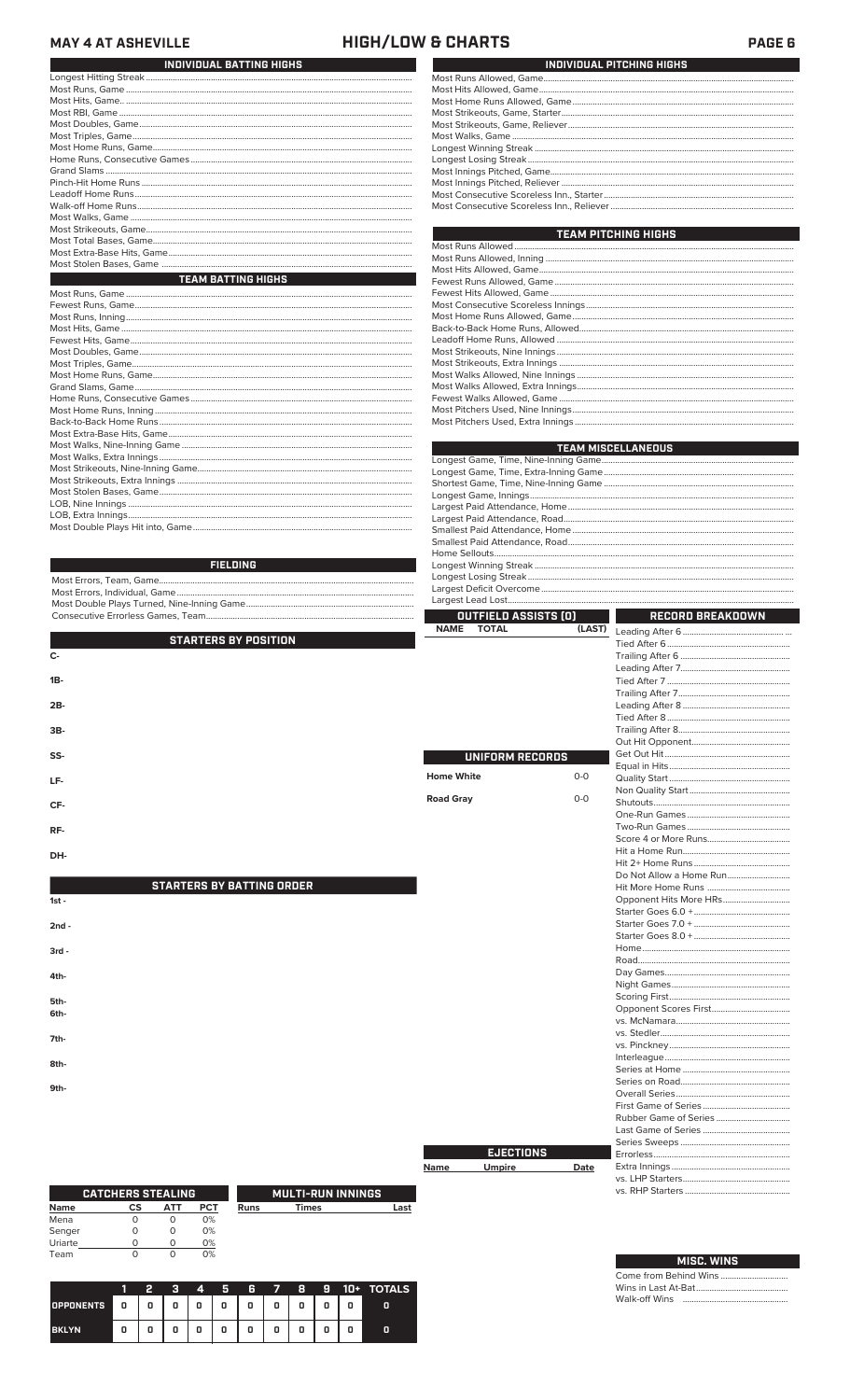## **MAY 4 AT ASHEVILLE GAME BY GAME RESULTS PAGE 7**

|              | <b>GAME-BY-GAME RESULTS</b> |                                              |                        |        |          |       |                        |                       |  |             |             |                   |
|--------------|-----------------------------|----------------------------------------------|------------------------|--------|----------|-------|------------------------|-----------------------|--|-------------|-------------|-------------------|
| <b>DATE</b>  | GM#                         | <b>OPPONENT</b>                              | W-L/TIME SCORE         | RECORD | POSITION | GA/GB | <b>WINNING PITCHER</b> | <b>LOSING PITCHER</b> |  | <b>SAVE</b> | <b>TIME</b> | <b>ATTENDANCE</b> |
| 5/4          | $\mathbf{1}$                | at Asheville                                 | 6:35 p.m.              |        |          |       |                        |                       |  |             |             |                   |
| $5/5$        | $\overline{2}$              | at Asheville                                 | 6:35 p.m.              |        |          |       |                        |                       |  |             |             |                   |
| 5/6<br>5/7   | 3<br>4                      | at Asheville<br>at Asheville                 | 6:35 p.m.<br>6:35 p.m. |        |          |       |                        |                       |  |             |             |                   |
| 5/8          | 5                           | at Asheville                                 | 6:05 p.m.              |        |          |       |                        |                       |  |             |             |                   |
| 5/9          | 6                           | at Asheville                                 | 1:05 p.m.              |        |          |       |                        |                       |  |             |             |                   |
| 5/10         |                             | OFF DAY                                      |                        |        |          |       |                        |                       |  |             |             |                   |
| 5/11         | $\overline{7}$              | at Greenville                                | 7:05 p.m.              |        |          |       |                        |                       |  |             |             |                   |
| 5/12<br>5/13 | 8<br>9                      | at Greenville<br>at Greenville               | 7:05 p.m.<br>7:05 p.m. |        |          |       |                        |                       |  |             |             |                   |
| 5/14         | $10$                        | at Greenville                                | 7:05 p.m.              |        |          |       |                        |                       |  |             |             |                   |
| 5/15         | 11                          | at Greenville                                | 7:05 p.m.              |        |          |       |                        |                       |  |             |             |                   |
| 5/16         | 12                          | at Greenville                                | 3:05 p.m.              |        |          |       |                        |                       |  |             |             |                   |
| 5/17         |                             | OFF DAY                                      |                        |        |          |       |                        |                       |  |             |             |                   |
| 5/18<br>5/19 | 13<br>14                    | <b>Hudson Valley</b>                         | 6:30 p.m.              |        |          |       |                        |                       |  |             |             |                   |
| 5/20         | 15                          | <b>Hudson Valley</b><br><b>Hudson Valley</b> | 6:30 p.m.<br>6:30 p.m. |        |          |       |                        |                       |  |             |             |                   |
| 5/21         | 16                          | <b>Hudson Valley</b>                         | 7:00 p.m.              |        |          |       |                        |                       |  |             |             |                   |
| 5/22         | 17                          | <b>Hudson Valley</b>                         | 4:00 p.m.              |        |          |       |                        |                       |  |             |             |                   |
| 5/23         | 18                          | <b>Hudson Valley</b>                         | 1:00 p.m.              |        |          |       |                        |                       |  |             |             |                   |
| 5/24         |                             | OFF DAY                                      |                        |        |          |       |                        |                       |  |             |             |                   |
| 5/25<br>5/26 | 19<br>20                    | Aberdeen<br>Aberdeen                         | 6:30 p.m.<br>6:30 p.m. |        |          |       |                        |                       |  |             |             |                   |
| 5/27         | 21                          | Aberdeen                                     | 6:30 p.m.              |        |          |       |                        |                       |  |             |             |                   |
| 5/28         | 22                          | Aberdeen                                     | 7:00 p.m.              |        |          |       |                        |                       |  |             |             |                   |
| 5/29         | 23                          | Aberdeen                                     | 4:00 p.m.              |        |          |       |                        |                       |  |             |             |                   |
| 5/30         | 24                          | Aberdeen                                     | 1:00 p.m.              |        |          |       |                        |                       |  |             |             |                   |
| 5/31         |                             | OFF DAY                                      |                        |        |          |       | <b>MAY (0-0)</b>       |                       |  |             |             |                   |
| 6/1          | 25                          | at Jersey Shore                              | 7:05 p.m.              |        |          |       |                        |                       |  |             |             |                   |
| 6/2          | 26                          | at Jersey Shore                              | 7:05 p.m.              |        |          |       |                        |                       |  |             |             |                   |
| 6/3          | 27                          | at Jersey Shore                              | 7:05 p.m.              |        |          |       |                        |                       |  |             |             |                   |
| 6/4          | 28                          | at Jersey Shore                              | 7:05 p.m.              |        |          |       |                        |                       |  |             |             |                   |
| 6/5<br>6/6   | 29<br>30                    | at Jersey Shore<br>at Jersey Shore           | 7:05 p.m.<br>1:05 p.m. |        |          |       |                        |                       |  |             |             |                   |
| 6/7          |                             | OFF DAY                                      |                        |        |          |       |                        |                       |  |             |             |                   |
| 6/8          | 31                          | <b>Hudson Valley</b>                         | 6:30 p.m.              |        |          |       |                        |                       |  |             |             |                   |
| 6/9          | 32                          | <b>Hudson Valley</b>                         | 6:30 p.m.              |        |          |       |                        |                       |  |             |             |                   |
| 6/10         | 33                          | <b>Hudson Valley</b>                         | 6:30 p.m.              |        |          |       |                        |                       |  |             |             |                   |
| 6/11<br>6/12 | 34<br>35                    | <b>Hudson Valley</b><br><b>Hudson Valley</b> | 7:00 p.m.<br>4:00 p.m. |        |          |       |                        |                       |  |             |             |                   |
| 6/13         | 36                          | <b>Hudson Valley</b>                         | 1:00 p.m.              |        |          |       |                        |                       |  |             |             |                   |
| 6/14         |                             | OFF DAY                                      |                        |        |          |       |                        |                       |  |             |             |                   |
| 6/15         | 37                          | at Wilmington                                | 7:05 p.m.              |        |          |       |                        |                       |  |             |             |                   |
| 6/16<br>6/17 | 38<br>39                    | at Wilmington<br>at Wilmington               | 7:05 p.m.<br>7:05 p.m. |        |          |       |                        |                       |  |             |             |                   |
| 6/18         | 40                          | at Wilmington                                | 7:05 p.m.              |        |          |       |                        |                       |  |             |             |                   |
| 6/19         | 41                          | at Wilmington                                | 6:05 p.m.              |        |          |       |                        |                       |  |             |             |                   |
| 6/20         | 42                          | at Wilmington                                | 1:05 p.m.              |        |          |       |                        |                       |  |             |             |                   |
| 6/21         |                             | OFF DAY                                      |                        |        |          |       |                        |                       |  |             |             |                   |
| 6/22<br>6/23 | 43<br>44                    | <b>Jersey Shore</b><br><b>Jersey Shore</b>   | 6:30 p.m.<br>6:30 p.m. |        |          |       |                        |                       |  |             |             |                   |
| 6/24         | 45                          | <b>Jersey Shore</b>                          | 6:30 p.m.              |        |          |       |                        |                       |  |             |             |                   |
| 6/25         | 46                          | <b>Jersey Shore</b>                          | 7:00 p.m.              |        |          |       |                        |                       |  |             |             |                   |
| 6/26         | 47                          | <b>Jersey Shore</b>                          | 6:00 p.m.              |        |          |       |                        |                       |  |             |             |                   |
| 6/27<br>6/28 | 48                          | <b>Jersey Shore</b><br>OFF DAY               | 4:00 p.m.              |        |          |       |                        |                       |  |             |             |                   |
| 6/29         | 49                          | at Aberdeen                                  | 7:05 p.m.              |        |          |       |                        |                       |  |             |             |                   |
| 6/30         | 50                          | at Aberdeen                                  | 7:05 p.m.              |        |          |       |                        |                       |  |             |             |                   |
|              |                             |                                              |                        |        |          |       | <b>JUNE (0-0)</b>      |                       |  |             |             |                   |
| 7/1          | 51                          | at Aberdeen                                  | 7:05 p.m.              |        |          |       |                        |                       |  |             |             |                   |
| 7/2<br>7/3   | 52<br>53                    | at Aberdeen<br>at Aberdeen                   | 7:05 p.m.<br>6:05 pm.  |        |          |       |                        |                       |  |             |             |                   |
| 7/4          | 54                          | at Aberdeen                                  | 2:05 p.m.              |        |          |       |                        |                       |  |             |             |                   |
| 7/5          |                             | OFF DAY                                      |                        |        |          |       |                        |                       |  |             |             |                   |
| 7/6          | 55                          | at Hudson Valley                             | 7:05 p.m.              |        |          |       |                        |                       |  |             |             |                   |
| 7/7          | 56                          | at Hudson Valley                             | 7:05 p.m.              |        |          |       |                        |                       |  |             |             |                   |
| 7/8<br>7/9   | 57<br>58                    | at Hudson Valley<br>at Hudson Valley         | 7:05 p.m.<br>7:05 p.m. |        |          |       |                        |                       |  |             |             |                   |
| 7/10         | 59                          | at Hudson Valley                             | 6:05 p.m.              |        |          |       |                        |                       |  |             |             |                   |
| 7/11         | 60                          | at Hudson Valley 4:35 p.m.                   |                        |        |          |       |                        |                       |  |             |             |                   |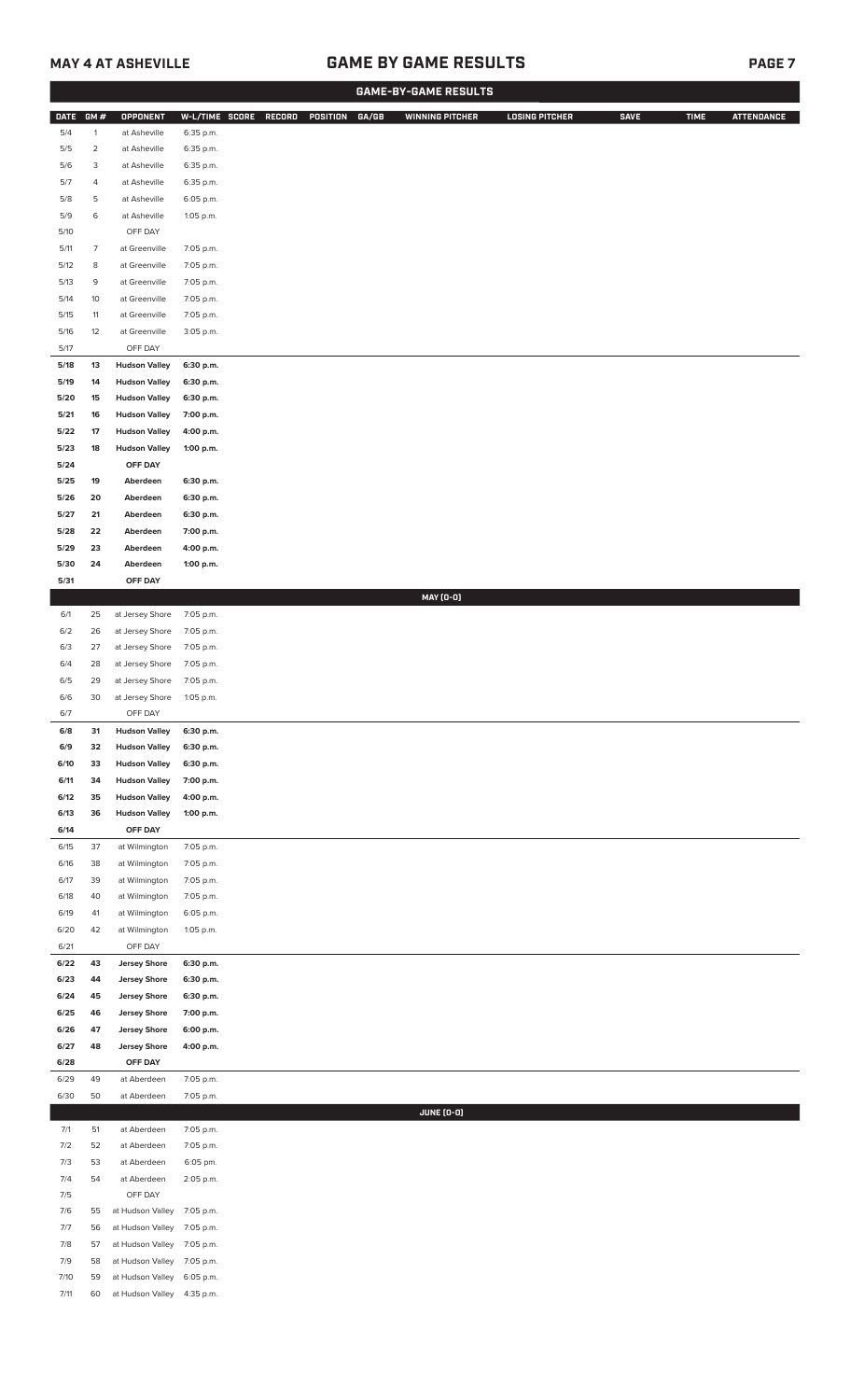## **MAY 4 AT ASHEVILLE GAME-BY-GAME PAGE 8**

| <b>DATE</b> | GM# | OPPONENT                   | W-L/TIME SCORE | GA/GB<br>RECORD<br>POSITION | <b>WINNING PITCHER</b> | <b>LOSING PITCHER</b> | <b>SAVE</b> | <b>TIME</b> | <b>ATTENDANCE</b> |
|-------------|-----|----------------------------|----------------|-----------------------------|------------------------|-----------------------|-------------|-------------|-------------------|
| 7/12        |     | OFF DAY                    |                |                             |                        |                       |             |             |                   |
| 7/13        | 61  | <b>Jersey Shore</b>        | 6:30 p.m.      |                             |                        |                       |             |             |                   |
| 7/14        | 62  | <b>Jersey Shore</b>        | 6:30 p.m.      |                             |                        |                       |             |             |                   |
| 7/15        | 63  | <b>Jersey Shore</b>        | 6:30 p.m.      |                             |                        |                       |             |             |                   |
| 7/16        | 64  | <b>Jersey Shore</b>        | 7:00 p.m.      |                             |                        |                       |             |             |                   |
| 7/17        | 65  | <b>Jersey Shore</b>        | 6:00 p.m.      |                             |                        |                       |             |             |                   |
| 7/18        |     |                            | 4:00 p.m.      |                             |                        |                       |             |             |                   |
|             | 66  | <b>Jersey Shore</b>        |                |                             |                        |                       |             |             |                   |
| 7/19        |     | OFF DAY                    |                |                             |                        |                       |             |             |                   |
| 7/20        | 67  | Wilmington                 | 6:30 p.m.      |                             |                        |                       |             |             |                   |
| 7/21        | 68  | Wilmington                 | 6:30 p.m.      |                             |                        |                       |             |             |                   |
| 7/22        | 69  | Wilmington                 | 6:30 p.m.      |                             |                        |                       |             |             |                   |
| 7/23        | 70  | Wilmington                 | 7:00 p.m.      |                             |                        |                       |             |             |                   |
| 7/24        | 71  | Wilmington                 | 6:00 p.m.      |                             |                        |                       |             |             |                   |
| 7/25        | 72  | Wilmington                 | 4:00 p.m.      |                             |                        |                       |             |             |                   |
| 7/26        |     | OFF DAY                    |                |                             |                        |                       |             |             |                   |
| 7/27        | 73  | at Jersey Shore            | 7:05 p.m.      |                             |                        |                       |             |             |                   |
| 7/28        | 74  | at Jersey Shore            | 7:05 p.m.      |                             |                        |                       |             |             |                   |
| 7/29        | 75  | at Jersey Shore            | 7:05 p.m.      |                             |                        |                       |             |             |                   |
| 7/30        | 76  | at Jersey Shore            | 7:05 p.m.      |                             |                        |                       |             |             |                   |
|             |     |                            |                |                             |                        |                       |             |             |                   |
| 7/31        | 77  | at Jersey Shore            | 7:05 p.m.      |                             |                        |                       |             |             |                   |
|             |     |                            |                |                             | JULY (0-0)             |                       |             |             |                   |
| $8/1\,$     | 78  | at Jersey Shore            | 1:05 p.m.      |                             |                        |                       |             |             |                   |
| 8/2         |     | OFF DAY                    |                |                             |                        |                       |             |             |                   |
| 8/3         | 79  | <b>Hudson Valley</b>       | 6:30 p.m.      |                             |                        |                       |             |             |                   |
| 8/4         | 80  | <b>Hudson Valley</b>       | 6:30 p.m.      |                             |                        |                       |             |             |                   |
| 8/5         | 81  | <b>Hudson Valley</b>       | 6:30 p.m.      |                             |                        |                       |             |             |                   |
| 8/6         | 82  | <b>Hudson Valley</b>       | 7:00 p.m.      |                             |                        |                       |             |             |                   |
| 8/7         | 83  | <b>Hudson Valley</b>       | 6:00 p.m.      |                             |                        |                       |             |             |                   |
| 8/8         | 84  | <b>Hudson Valley</b>       | 4:00 p.m.      |                             |                        |                       |             |             |                   |
| 8/9         |     | OFF DAY                    |                |                             |                        |                       |             |             |                   |
| 8/10        | 85  | at Wilmington              | 7:05 p.m.      |                             |                        |                       |             |             |                   |
| 8/11        | 86  | at Wilmington              | 7:05 p.m.      |                             |                        |                       |             |             |                   |
| 8/12        | 87  | at Wilmington              | 7:05 p.m.      |                             |                        |                       |             |             |                   |
|             |     |                            |                |                             |                        |                       |             |             |                   |
| 8/13        | 88  | at Wilmington              | 7:05 p.m.      |                             |                        |                       |             |             |                   |
| 8/14        | 89  | at Wilmington              | 6:05 p.m.      |                             |                        |                       |             |             |                   |
| 8/15        | 90  | at Wilmington              | 1:05 p.m.      |                             |                        |                       |             |             |                   |
| 8/16        |     | OFF DAY                    |                |                             |                        |                       |             |             |                   |
| 8/17        | 91  | at Hudson Valley 7:05 p.m. |                |                             |                        |                       |             |             |                   |
| 8/18        | 92  | at Hudson Valley           | 7:05 p.m.      |                             |                        |                       |             |             |                   |
| 8/19        | 93  | at Hudson Valley           | 7:05 p.m.      |                             |                        |                       |             |             |                   |
| 8/20        | 94  | at Hudson Valley           | 7:05 p.m.      |                             |                        |                       |             |             |                   |
| 8/21        | 95  | at Hudson Valley           | 6:05 p.m.      |                             |                        |                       |             |             |                   |
| 8/22        | 96  | at Hudson Valley           | 4:35 p.m.      |                             |                        |                       |             |             |                   |
| 8/23        |     | OFF DAY                    |                |                             |                        |                       |             |             |                   |
| 8/24        | 97  | Aberdeen                   | 6:30 p.m.      |                             |                        |                       |             |             |                   |
| 8/25        | 98  | Aberdeen                   | 6:30 p.m.      |                             |                        |                       |             |             |                   |
|             |     |                            |                |                             |                        |                       |             |             |                   |
| 8/26        | 99  | Aberdeen                   | 6:30 p.m.      |                             |                        |                       |             |             |                   |
| 8/27        | 100 | Aberdeen                   | 7:00 p.m.      |                             |                        |                       |             |             |                   |
| 8/28        | 101 | Aberdeen                   | 6:00 p.m.      |                             |                        |                       |             |             |                   |
| 8/29        | 102 | Aberdeen                   | 4:00 p.m.      |                             |                        |                       |             |             |                   |
| 8/30        |     | OFF DAY                    |                |                             |                        |                       |             |             |                   |
| 8/31        | 103 | Wilmington                 | 6:30 p.m.      |                             |                        |                       |             |             |                   |
|             |     |                            |                |                             | AUGUST (0-0)           |                       |             |             |                   |
| 9/1         | 104 | Wilmington                 | 6:30 p.m.      |                             |                        |                       |             |             |                   |
| 9/2         | 105 | Wilmington                 | 6:30 p.m.      |                             |                        |                       |             |             |                   |
| 9/3         | 106 | Wilmington                 | 7:00 p.m.      |                             |                        |                       |             |             |                   |
| 9/4         | 107 | Wilmington                 | 6:00 p.m.      |                             |                        |                       |             |             |                   |
| 9/5         | 108 | Wilmington                 | 4:00 p.m.      |                             |                        |                       |             |             |                   |
| 9/6         |     | OFF DAY                    |                |                             |                        |                       |             |             |                   |
| 9/7         | 109 | at Hudson Valley           | 7:05 p.m.      |                             |                        |                       |             |             |                   |
|             |     |                            |                |                             |                        |                       |             |             |                   |
| 9/8         | 110 | at Hudson Valley           | 7:05 p.m.      |                             |                        |                       |             |             |                   |
| 9/9         | 111 | at Hudson Valley           | 7:05 p.m.      |                             |                        |                       |             |             |                   |
| 9/10        | 112 | at Hudson Valley           | 7:05 p.m.      |                             |                        |                       |             |             |                   |
| 9/11        | 113 | at Hudson Valley           | 6:05 p.m.      |                             |                        |                       |             |             |                   |
| 9/12        | 114 | at Hudson Valley           | 4:35 p.m.      |                             |                        |                       |             |             |                   |
| 9/13        |     | OFF DAY                    |                |                             |                        |                       |             |             |                   |
| 9/14        | 115 | <b>Jersey Shore</b>        | 6:30 p.m.      |                             |                        |                       |             |             |                   |
| 9/15        | 116 | <b>Jersey Shore</b>        | 6:30 p.m.      |                             |                        |                       |             |             |                   |
| 9/16        | 117 | <b>Jersey Shore</b>        | 6:30 p.m.      |                             |                        |                       |             |             |                   |
| 9/17        | 118 | <b>Jersey Shore</b>        | 7:00 p.m.      |                             |                        |                       |             |             |                   |
| 9/18        | 119 | <b>Jersey Shore</b>        | 4:00 p.m.      |                             |                        |                       |             |             |                   |
|             |     |                            |                |                             |                        |                       |             |             |                   |
| 9/19        | 120 | <b>Jersey Shore</b>        | 1:00 p.m.      |                             |                        |                       |             |             |                   |

**SEPTEMBER (0-0)**<br>SEPTEMBER (0-0)